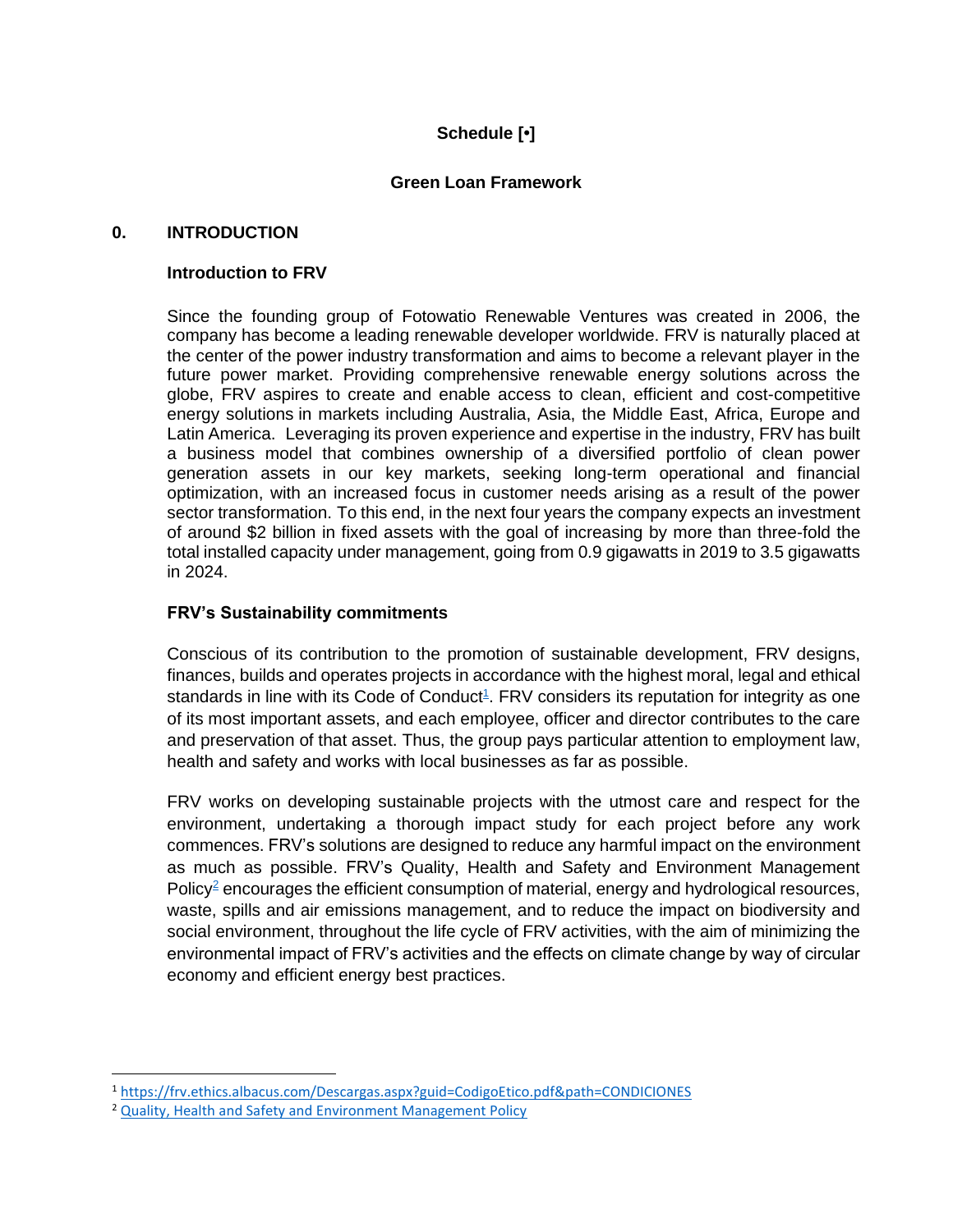#### **Green Loan rationale**

FRV's Green Loan Framework is fully consistent with the Group's strategy and has been established in order to support its development plan in renewable energy while supporting the development of green finance.

The loans contracted under this Green Loan Framework are aligned with the Climate Bonds Standard as well as the Green Loan Principles (GLP) of the International Capital Market Association (ICMA).

# **1. USE OF PROCEEDS**

The net proceeds of the Loan will be used to finance in whole investments in the Eligible Green Assets as defined below:

For the purposes of this [Schedule•] (Green Loan Framework):

## **"Eligible Green Assets"** means:

Projects & Assets relating to 100% solar energy generation that are under construction or will be constructed to operate in one or more of the following activities:

- Onshore solar PV electricity generation facilities.
- Wholly dedicated transmission infrastructure and other supporting infrastructure for onshore solar PV electricity generation facilities including inverters, transformers, energy storage systems and control systems.

# The "**San Servan Project**" means:

The proceeds of the Green Loan will be fully allocated to the financing of the development, construction and operation of the San Servan Project of 119.69 MWac solar photovoltaic power generation plants to be located in Badajoz, Spain. The electricity generated by the San Servan Project will be connected to a Red Eléctrica de España's owned sub-station for transmission to the Spanish grid. The Green Loan and the equity share of the San Servan's special purpose entities cover the total cost with respect to the ownership, development, construction, commissioning, operation and maintenance of the Project.

The environmental objective of the San Servan Project is climate change mitigation through the avoidance and reduction of Greenhouse gas emissions (GHG). This is consistent with the rapid transition required to achieve the goals of the Paris Climate Agreement.

San Servan Solar Farm will be located approximately 5 km north of Solana de los Barros township, 15 km northwest of Almendralejo and 38 km east of Badajoz. San Servan Project's land is a rural area in Solana de los Barros with a total surface of 395.58ha with an useful area considered in the layout of 255.38 ha. The land consists of olive tree lands in most of the terrain. The Project is divided into three PV Plants from an administrative point of view, although is considered as one whole Project form a technical point of view. The Project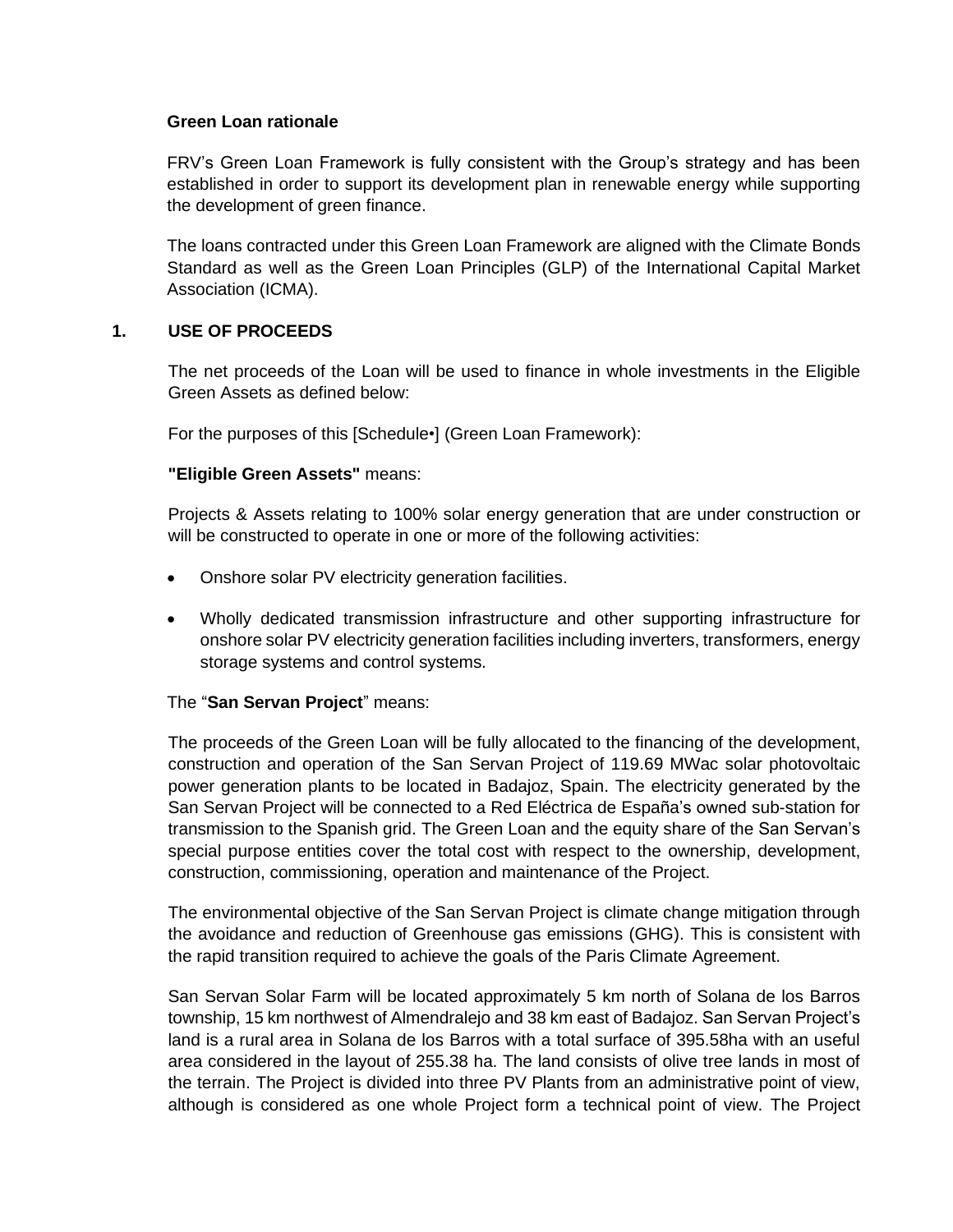connects to San Servan Substation (220 kV) with a total capacity at the point of interconnection (POI) of 119.69 MWac.

## **2. PROCESS FOR PROJECT EVALUATION AND SELECTION**

The San Servan Project is developed in full consistency with FRV's overarching objectives, strategy, policy and/or processes relating to environmental and social sustainability described in Introduction of this Green Loan Framework.

An independent third party has been appointed to perform an environmental and social due diligence assessment of San Solar Project. The goal of the due diligence is to analyse the status of the solar plant with regards its compliance with Spanish laws and the specific environmental and social regulations. The report aims to identify and evaluate the environmental and social risks of the Project and to propose related measures to mitigate them.

The independent third party is also in charge of conducting and Archaeological Assessment and assessing the compliance of the project with the Equators Principles to ensure the Project meets the performance standards.

# **3. MANAGEMENT OF PROCEEDS**

Net Proceeds of the Green Loan will be allocated to the special purpose entities established with regards to the financing of the development, construction and operation of San Servan plant. The net proceeds allocation will be tracked according to a specific schedule with the sole objective to support the costs associated with the project.

Pending the full allocation of the proceeds to the total project costs, the balance of net proceeds will be managed by the lenders according to the drawdowns schedule.

Should the net proceeds no longer be applied to Eligible Green Asset or in the event of material environmental or social controversy the loan will lose its green designation and all lenders will be notified.

#### **4. REPORTING**

FRV will provide to the lender and Climate Bonds Initiative, on an annual basis until full allocation of the proceeds, a newsletter with information regarding the Allocation reporting and on a best effort basis the Impact reporting of the underlying assets financed by the Green Loan including:

- a) Allocation reporting:
- Amount disbursed to Eligible Green Assets that are aligned with the Climate Bonds Standard.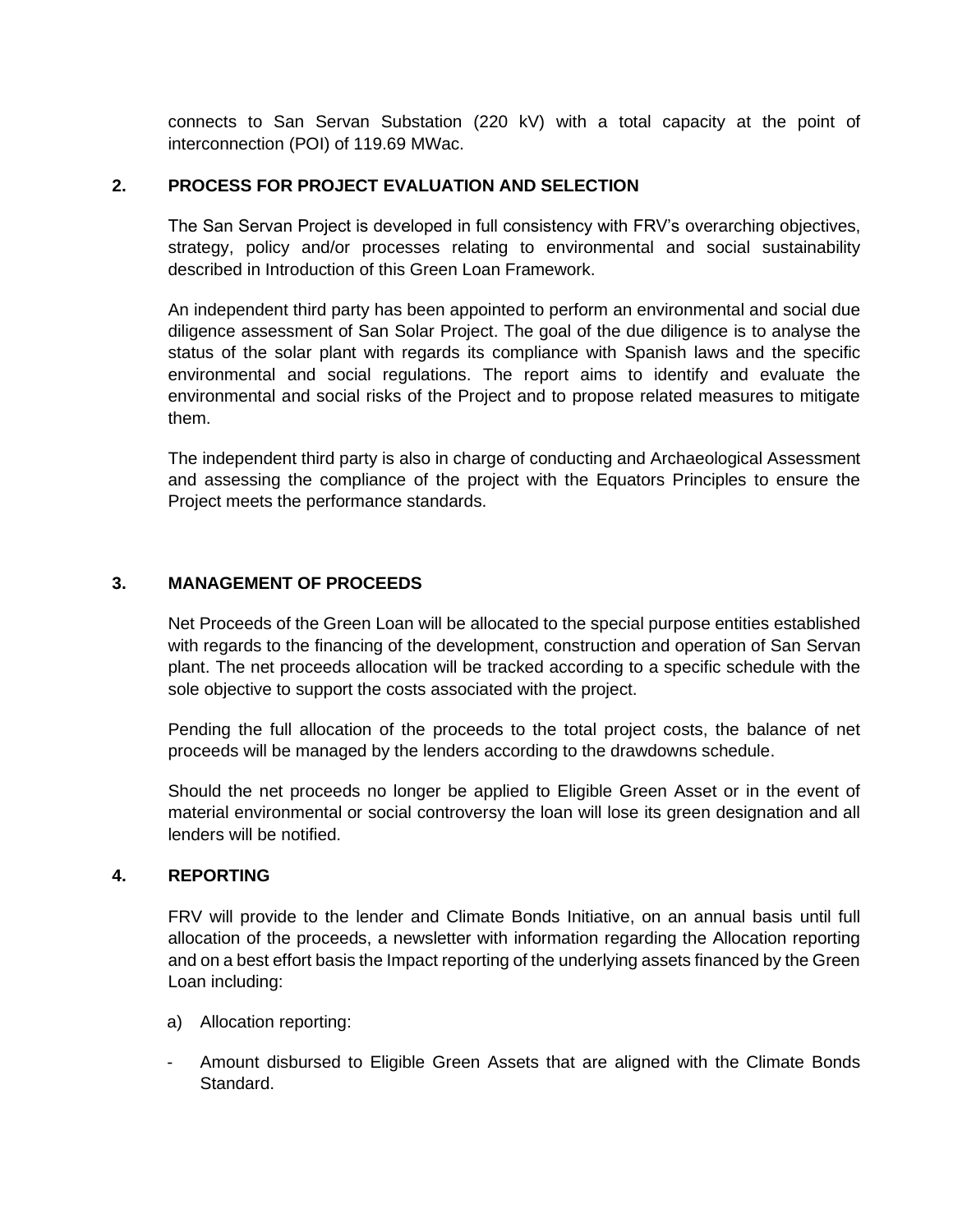- b) Impact reporting:
- Annual GHG emissions reduced/avoided (tCO2e).
- Electric Generation Capacity added (MW).

#### **5. EXTERNAL REVIEW**

FRV has appointed Vigeo Eiris as approved verifier to perform pre and post issuance verification processes against Climate Bonds Standard for Solar Energy. The Climate Bonds Certification process includes verifying whether the provisions of the Climate Bonds Standard issued by the CBI are met and obtaining evidence to support the verification. Vigeo Eiris has performed "Agreed-upon procedure" for the pre-issuance certification and will perform « Limited Assurance » for the post-issuance.

## **5. CBI DISCLAIMER**

The certification of the Loans as Climate Loans by the Climate Bonds Initiative is based solely on the Climate Bond Standard and does not, and is not intended to, make any representation or give any assurance with respect to any other matter relating to the Loans or any Nominated Project, including but not limited to the Information Memorandum, the transaction documents, the Issuer or the management of the Issuer.

The certification of the Loans as Climate Loans by the Climate Bonds Initiative was addressed solely to the board of directors of the Issuer and is not a recommendation to any person to purchase, hold or sell the Loans and such certification does not address the market price or suitability of the Loans for a particular investor. The certification also does not address the merits of the decision by the Issuer or any third party to participate in any Nominated Project and does not express and should not be deemed to be an expression of an opinion as to the Issuer or any aspect of any Nominated Project (including but not limited to the financial viability of any Nominated Project) other than with respect to conformance with the Climate Bond Standard.

In issuing or monitoring, as applicable, the certification, the Climate Bonds Initiative has assumed and relied upon and will assume and rely upon the accuracy and completeness in all material respects of the information supplied or otherwise made available to the Climate Bonds Initiative. The Climate Bonds Initiative does not assume or accept any responsibility to any person for independently verifying (and it has not verified) such information or to undertake (and it has not undertaken) any independent evaluation of any Nominated Project or the Issuer. In addition, the Climate Bonds Initiative does not assume any obligation to conduct (and it has not conducted) any physical inspection of any Nominated Project. The certification may only be used with the Loans and may not be used for any other purpose without the Climate Bonds Initiative's prior written consent.